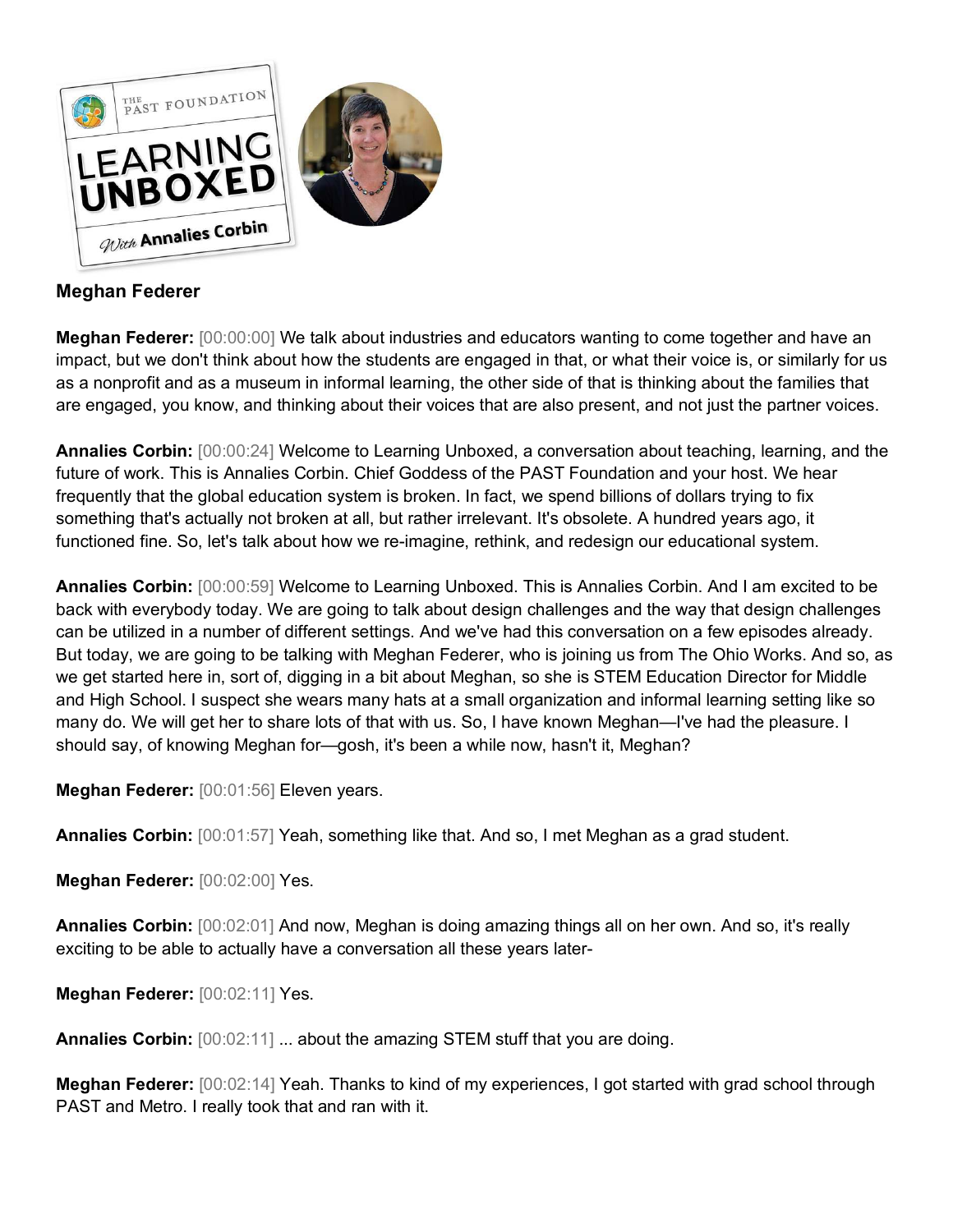**Annalies Corbin:** [00:02:21] Yeah, you really did. So, Meghan ran some programs for us way back when, some of our fondest memories of kids in caves with Meghan Federer. So, welcome. We're thrilled that you're here today.

**Meghan Federer:** [00:02:39] Thank you for having me.

**Annalies Corbin:** [00:02:40] So, let's start, Megan. First, give us the 100,000-foot overview of what The Ohio Works is, what's its mission, its vision. So, set the stage for us.

**Meghan Federer:** [00:02:52] So, what we do at The Works is really focus on providing opportunities for learning. We want to create that spark. We want to really drive and engage youth, families, and adults in exploring history, art, and technology. Those are the core areas that we were founded to kind of support in the community. And STEM is the way that we approach the technology. And we have a huge basis of support and history, even in industry, in our community. And so, that is a lens through which we engage education, through design challenges, through programs, through fundraisers, and just through events for adults. We really just want to get them involved and, you know, take charge of their learning, and find new ways to explore, be a gateway even to other institutions that they could go on and explore as well.

**Annalies Corbin:** [00:03:41] And The Works, just for our listeners from, you know, all over the US and other parts of the world, it's a museum.

**Meghan Federer:** [00:03:48] It is.

**Annalies Corbin:** [00:03:49] Essentially. But it's more than that. So, help us understand a little bit about the context for The Works and what happens there.

**Meghan Federer:** [00:03:57] Nicely said, because we like to say that we are more than a museum, and we-

**Annalies Corbin:** [00:04:02] I read the website.

**Meghan Federer:** [00:04:04] Yes. And we are a center for learning. We're a small nonprofit museum in Newark. So, just outside of Columbus, Ohio. And what we do is cover a lot of ground in a small square footage. So, we have hands-on science and technology exhibits for kind of the youth and families audience to engage in exploration. Where you kind of think that side is a or that aspect of it is a children's museum, a science center, we also have opportunities for adults, and families, and just general community members to explore in the history of the area, but it's also history of the area grounded with a much larger context. So, events that happened in Central Ohio, were happening all over the United States. So, it gives you some context for local and national global history.

**Meghan Federer:** [00:04:53] We also have an arts background. So, we have an art gallery that, actually, is free and open to the public year-round as a gateway for arts in our community. Given that we are not supporting a larger populace, we're a more rural and suburban populace that doesn't have another art museum right in their backyard, we are one of the early gateways to art. And we also support art through our glass studio as well, which then ties on to-

**Annalies Corbin:** [00:05:17] Which is awesome.

**Meghan Federer:** [00:05:19] Yeah, ties in that rich history of glass and industry in our community. And all of it really does go back to that. We are supporting the history of innovation, the history of industry in our region,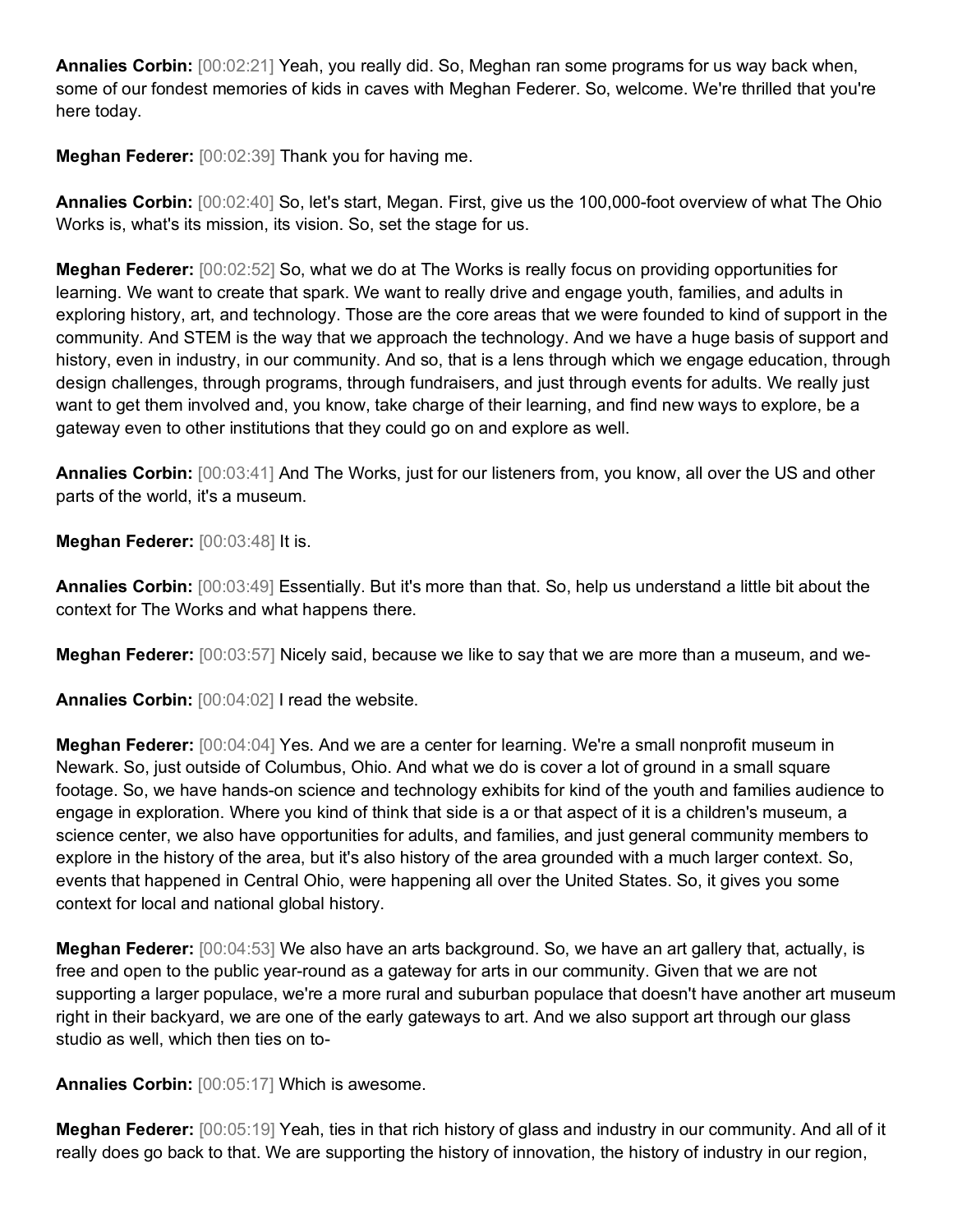both within Licking County, Newark, and the broader context of Ohio and the Midwest. And why there were successes and failures, and how that really shapes communities. And so, innovation is a thread that we weave throughout the entire museum experience.

**Annalies Corbin:** [00:05:47] And one of things that I personally love about The Works is the fact that it is so steeped in its roots, really are tied back to the industry in early manufacturing that was, quite frankly, very robust and prevalent in that part of Ohio for a very, very long time. And it still is, but it's changed.

**Meghan Federer:** [00:06:08] Exactly.

**Annalies Corbin:** [00:06:08] And the museum's done a really lovely job of not only showing the history, but putting that change into context over time and really tying it back to relevancy-

**Meghan Federer:** [00:06:21] Yes.

**Annalies Corbin:** [00:06:21] ... for the local community.

**Meghan Federer:** [00:06:23] Yes.

**Annalies Corbin:** [00:06:23] So, I would say bravo collectively to The Works because that's not an easy thing to do. And a lot of communities struggle over time with those just transitions that naturally happen. So, that's one of my favorite things. And, of course, the glass to you is just epically awesome.

**Meghan Federer:** [00:06:38] It is.

**Annalies Corbin:** [00:06:38] So, we'll come back around. We'll touch on that again before we finish today. So, I want to really, sort of, to dig in to, in particular, the STEMfest Program, because one of the purposes of Learning Unboxed is to be able to highlight these great case studies, these positive disruptions in education, and really sure to demonstrate (A), what others are doing, but then how others can peel away components of what's happening in other places, and bring it back, and do something on their own with it. And I think that STEMfest is a great example of that. So, can you sort of just give everybody an overview of STEMfest, sort of, where it came from, how it kind of got launched? And then, I'd love to dig into the nuts and bolts of how it's actually going to work-

**Meghan Federer:** [00:07:26] Yeah.

**Annalies Corbin:** [00:07:26] ... this coming year or so.

**Meghan Federer:** [00:07:26] So, it came from the exact place that we've been talking about. It comes from the roots, the industry really wanting to support opportunities for STEM learning. They want to be positive disruptors for some learning in our community. And so, going back, I want to say over a decade now, and before that for early conversations, but over a decade of slowly building these programs and finding partners to design challenges with that, again, go back to putting some relevance in the STEM learning for the youth in our community.

**Meghan Federer:** [00:08:01] And what this started from was a recognition by community organizations that STEM education was something that they could really get behind. And so, we saw it happening in schools, and they really wanted to find ways to be better community partners for education. And so, this idea of design challenges and giving students an idea of what the manufacturers, the industries, the science and technology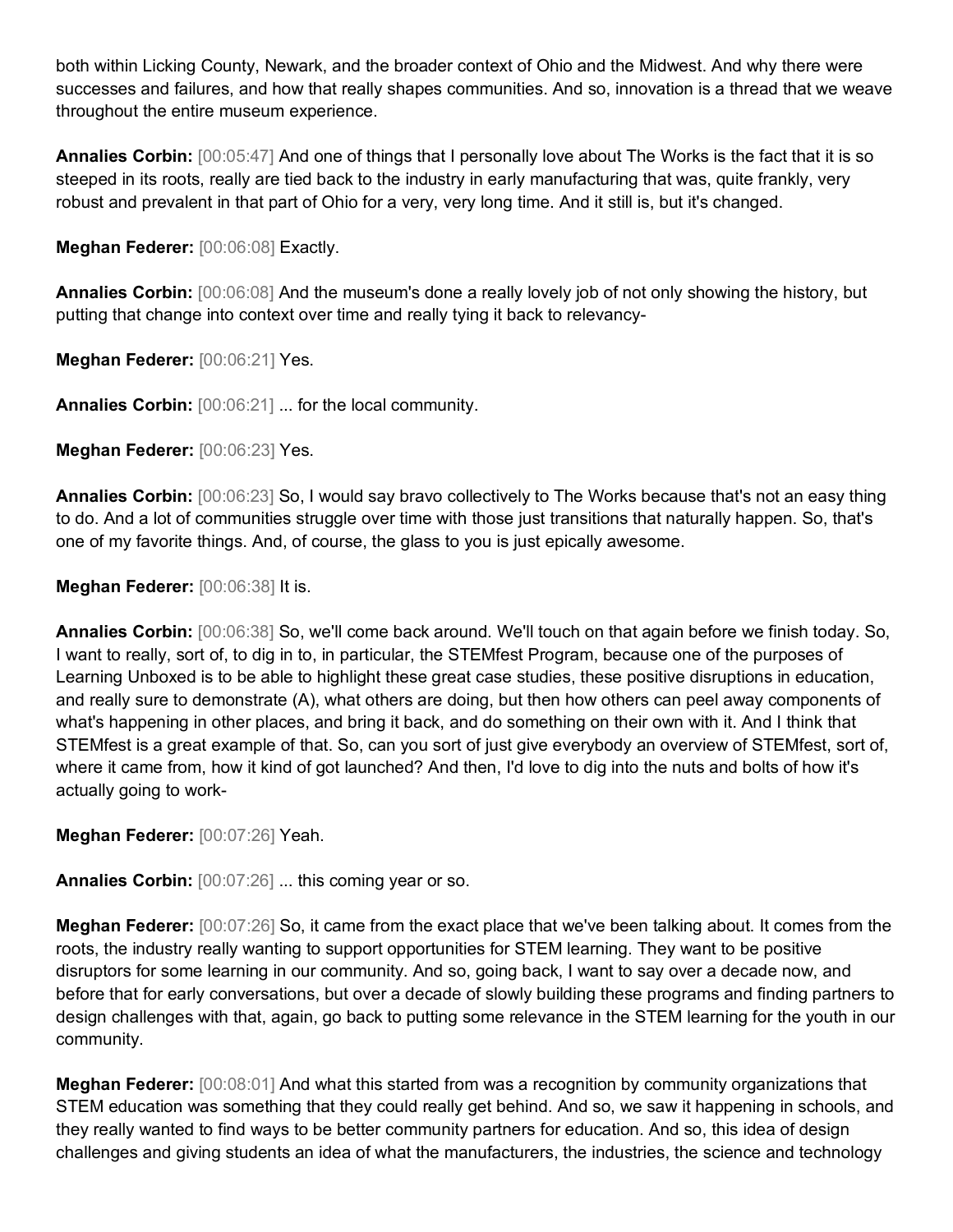centers in our area actually do, and how they could maybe try to solve the same types of problems that they're addressing in the community, and have—you know, those problems are ones that have real impact on either the organization or on people as a whole. And so, to really contextualize that learning, which is the whole goal behind the design challenge but do it with that really local relevance.

**Meghan Federer:** [00:08:52] And so, that was the big picture idea. And so, over the years, we partnered with a variety of organizations anywhere from those that are located on our aerospace industries. We have Owens Corning partnering this year. We have done ones with the Licking County Humane Society. We've done those that are more design-based or engineering-based and some very mathematical and technical. So, we try to hit everything. And what we do is work with our partners to really figure out what would be a good challenge that they experience and how to put that in educational context for the middle and high school students that do decide to engage in STEMfest.

**Meghan Federer:** [00:09:36] And it's something that's grown. So, for communities that are looking to do design challenges that are in partner with their industries, I would say it's taken 10 years to get to this stage. Every year, it's a little bit more, it's a little bit different. And the one thing that I have learned over the time that I have been engaged with this program is that it was boots on the ground to have the conversation with the companies and businesses about how they really could support a program like this.

**Annalies Corbin:** [00:10:05] And we talk about design challenges frequently on the program. And, you know, a common thread that everybody who is engaged in a design challenge process always remind folks is that, you know, ultimately, one of the things that we're doing here in building that student confidence and, also, the local awareness about what's going on within their communities but, also, that we're helping kids understand that we believe they're capable of solving these problems.

**Meghan Federer:** [00:10:35] Yes.

**Annalies Corbin:** [00:10:36] Right? And that's the other key thing is by really sort of stepping out with a design challenge outside of the day-to-day learning that may happen. You know, personally, I'm all for we can just do all design challenges all of the time.

**Meghan Federer:** [00:10:51] All the time.

**Annalies Corbin:** [00:10:52] But I'm a little biased in that respect. But the point being, though, that at the end of the day, part of what makes them so special and so successful is they engage the students because the students come into that very quickly, figuring out that, "Hey, whoever it is it's hosting this thing believes we're capable of solving this problem," right?

**Meghan Federer:** [00:11:10] Yeah.

**Annalies Corbin:** [00:11:11] So, not only is it a real problem that we're working on, but it's one that folks believe that we can solve.

**Meghan Federer:** [00:11:16] Yes. And one of the things that I think really drives home that value, for example, with the STEMfest design challenges is that we have those organizations be there for the presentation of those solutions. So, the creative solutions that they've made, they get to present them to, not only that industry, but other examples of folks in those industries, whether they're from the education side or from the technical side. And so, they get feedback directly from people who have dealt with this issue in their careers. And that in and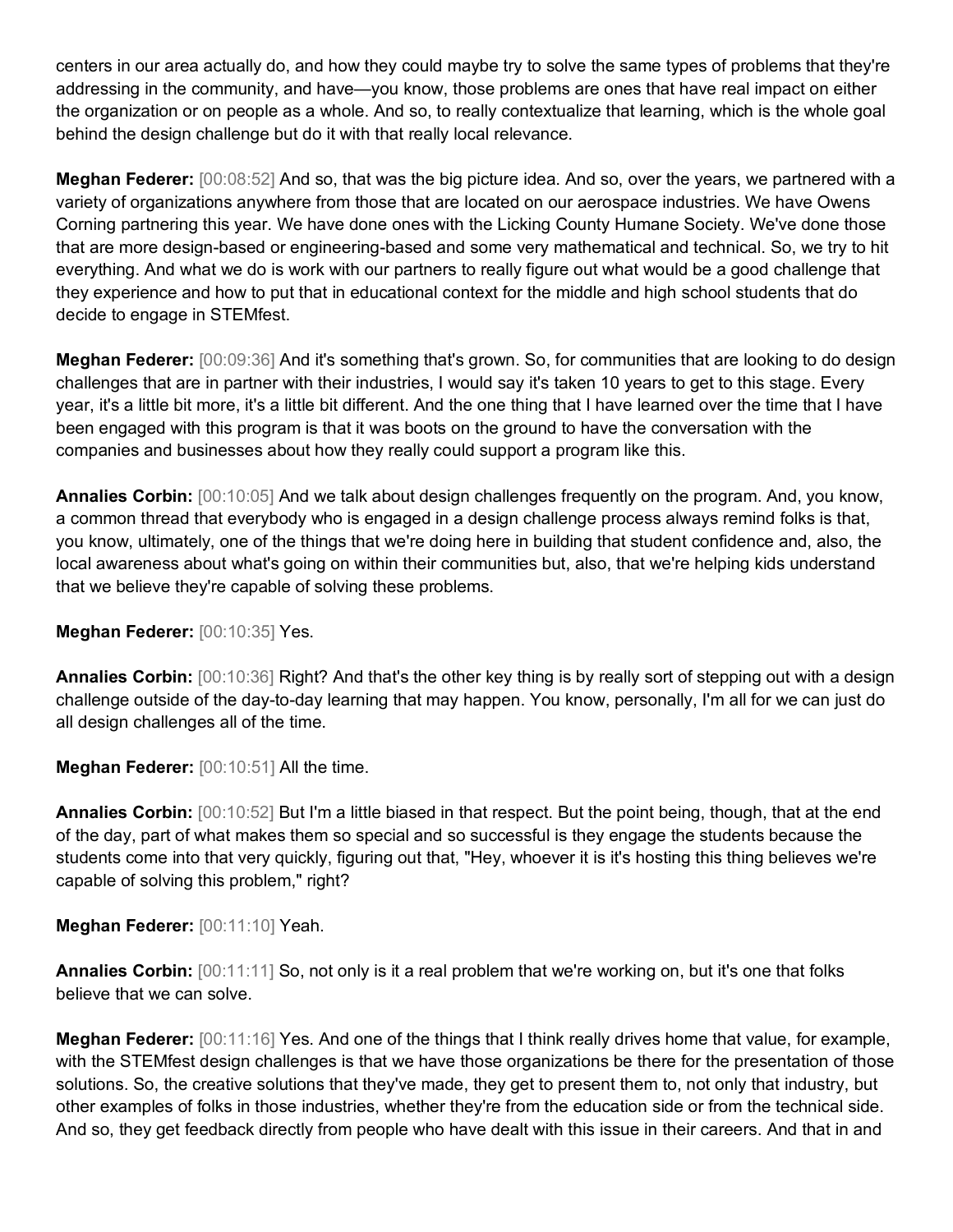of itself, you just see the sparks kind of go, and the curiosity, and the, you know, the pride in their presentation and in their work.

**Meghan Federer:** [00:11:55] And there has been many instances that we've seen over the years where there have been follow ups from those presentations or the next steps taken individually by the youth, not just by the organizations, but by the youth, to reach out and learn more or to take advantage of internships that have come about because of these types of opportunities. So, it does provide that next step connection to, you know, show that support and value for the work that they've done.

**Annalies Corbin:** [00:12:23] And kids rise to that almost always.

**Meghan Federer:** [00:12:25] Yes.

**Annalies Corbin:** [00:12:26] Yeah, absolutely. So, I want to talk a little bit about some of the specific challenges that you've already utilized. I don't want to get into what's coming.

**Meghan Federer:** [00:12:36] Yes.

**Annalies Corbin:** [00:12:36] Although that's fair. So, let's talk a little bit about the 2019 challenges. So, tell us a little. I just want to dig in to just a little bit. So, tell me a little bit of what was the architectural and engineering challenge? What's that all about?

**Meghan Federer:** [00:12:51] So, that went in partner with the Central Ohio Technical College and the Newark City Engineers office. And what they focused on is a little bit more like bridge design and engineering. And it's supported through the architectural engineering side of COTC and their faculty there. They get to do a challenge that is being evaluated on the same level that a college level challenge is evaluated. They have restricted elements of what they can use in their bridge. And so, they're only allowed to use classic ingredients of toothpicks and glue, but they have to calculate their amounts of supplies use. So, there's some cost conditions that they're reporting on for their design. They also get to do their favorite part, which is crush their bridge. So, they-

**Annalies Corbin:** [00:13:36] Always fun.

**Meghan Federer:** [00:13:36] Always fun. So, what they're doing, their goal is to produce the most sustainable bridge. And that means it's going to be the most efficient in terms of cost but also the most efficient terms of strength. And it is pretty impressive, some of the creative ways that they come up with to design a bridge because they can go out and say, "Okay, a trust bridge, that's the strongest one. We're just going to make that." But more often than not, that's not enough to actually, you know, approach that challenge. They'll build one, and they'll realize, "Well, that's fun, but it doesn't actually meet the cost effectiveness, or that when we test that, it breaks a lot sooner than we thought it would. And the design criteria for the size are off." And so, while seemingly simple, it can actually be quite an interesting challenge for them to dig into.

**Annalies Corbin:** [00:14:26] It is. And we actually use a variation of that at PAST in our teacher PD. We used spaghetti and marshmallows. Same principle. And it's the same sort of thing, you know, to watch the teachers struggle with the same things that the kiddos struggle with in trying to figure out, "Wait a minute, we could do this little differently." So, those are always great, great challenges. And I love the fact that the students are required a financial component and a sustainability component because, oftentimes, when we see design challenges, those two pieces get left out, right, if folks aren't allowed for enough time to actually get all the way through it. So, yeah. And what about zero waste, the energy challenge?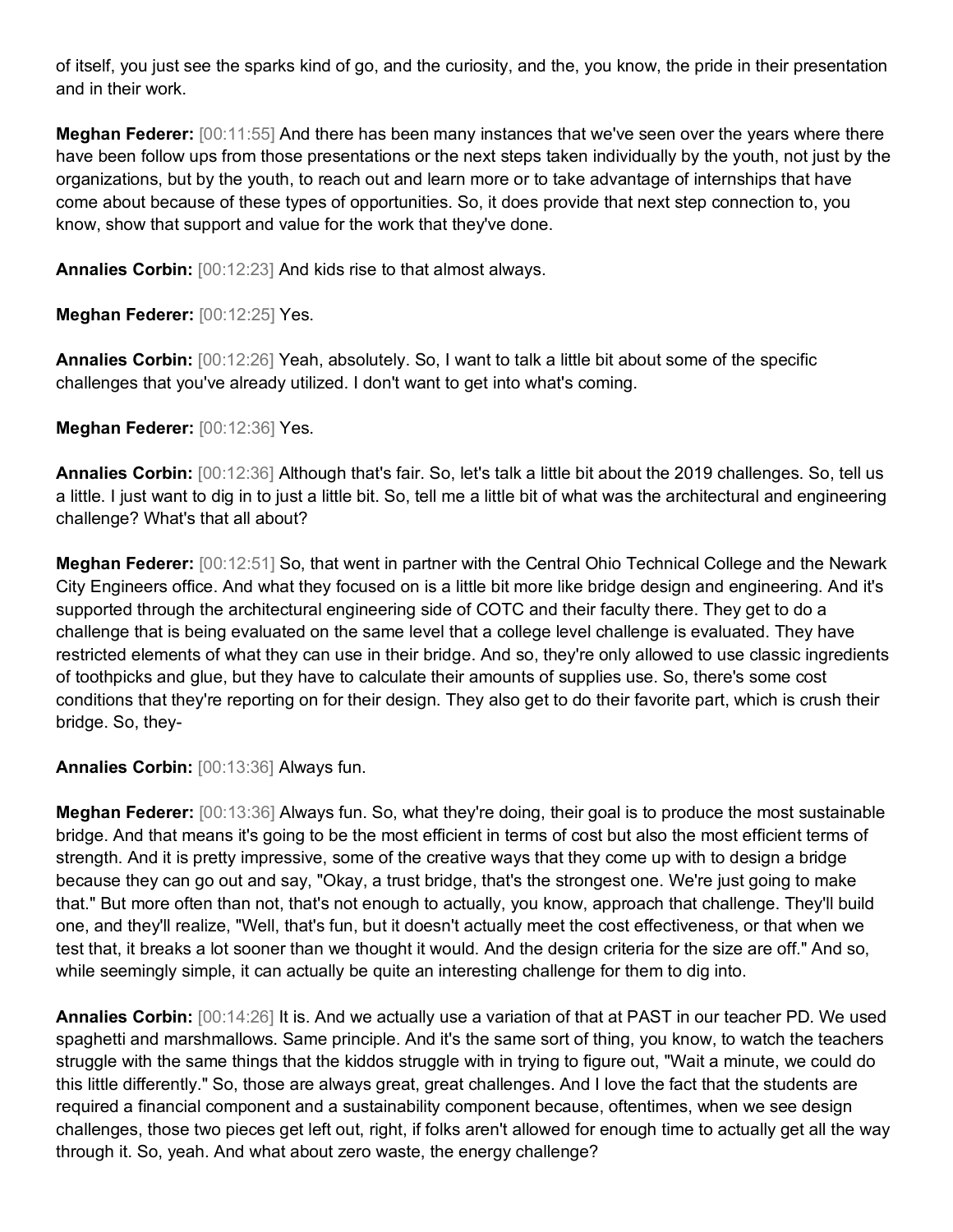**Meghan Federer:** [00:15:05] So, zero waste energy. Well, we were kind of looking at a variety of things there, but they really were focusing on sustainability. And this was in partner with a couple of organizations. But this one of our challenges is often partnered with the Chemistry and Biochemistry Department at Denison University. And they've done a variety of challenges with us with zero waste. They've done water pollution. We've done green energy, solar panels, all things that kind of get them to think about that sustainability aspect. And this was yet another opportunity for them to look at it in, you know, a different lens. And so, those are always really popular challenges. I think chemistry is a great gateway for a lot of these teams that do decide to enter. It's always a very popular choice, but challenging. So, lots of fun.

**Annalies Corbin:** [00:15:56] And it's also a great way for students to get over their fear, right? You know, chemistry has this mystique to it.

**Meghan Federer:** [00:16:01] Yes.

**Annalies Corbin:** [00:16:02] Right. That it's, "Oh, that's one of those really be the hard sciences," and you know. So, it's only accessible to some folks but not all folks. And that's just not true.

**Meghan Federer:** [00:16:09] Exactly.

**Annalies Corbin:** [00:16:10] And it's a lovely transition point, I think, into a material sciences and engineering, which is very misunderstood.

**Meghan Federer:** [00:16:18] Yes.

**Annalies Corbin:** [00:16:18] So, awesome. And then, what about the innovative app and technology challenge? That's the third one that you guys did this last year.

**Meghan Federer:** [00:16:26] Yeah. So, that one, they were really focused on getting—you know, taking advantage of their interests and apps, technology development, the more digital age that they have, and having them specifically think about how technology could be used to improve their community. So, what they were trying to do in their community can be very broad. It could to be their school. It could be students. It could be a specific population or could be much broader than that. But we wanted them to think about technology in a positive way and how we can be doing more than just playing games, or using maps, or listening to music, but how they could develop tools to have a positive impact.

**Meghan Federer:** [00:17:08] And so, they got to choose with that positive impact was. They were looking for an issue that they could identify, why it was an issue, and how technology might be able to help address it. And then, pilot their way through the app development itself. So, it also gave me an opportunity to deploy technical skills, learn about some of those areas that maybe they don't get a lot of exposure to but that are almost a little bit more—they're almost little more fluent in that just by being that generation.

**Annalies Corbin:** [00:17:37] They're definitely that, right? Yeah.

**Meghan Federer:** [00:17:39] Right. So, those were really interesting mix. So, we saw apps that were focused on a lot of school issues that we recognized as adults, and mental health, and bullying. We saw transportation as an issue for high school students. We saw community focuses for seniors. And so, it was very, very thoughtful what they were coming up with and interesting that how well they perceived some of the issues that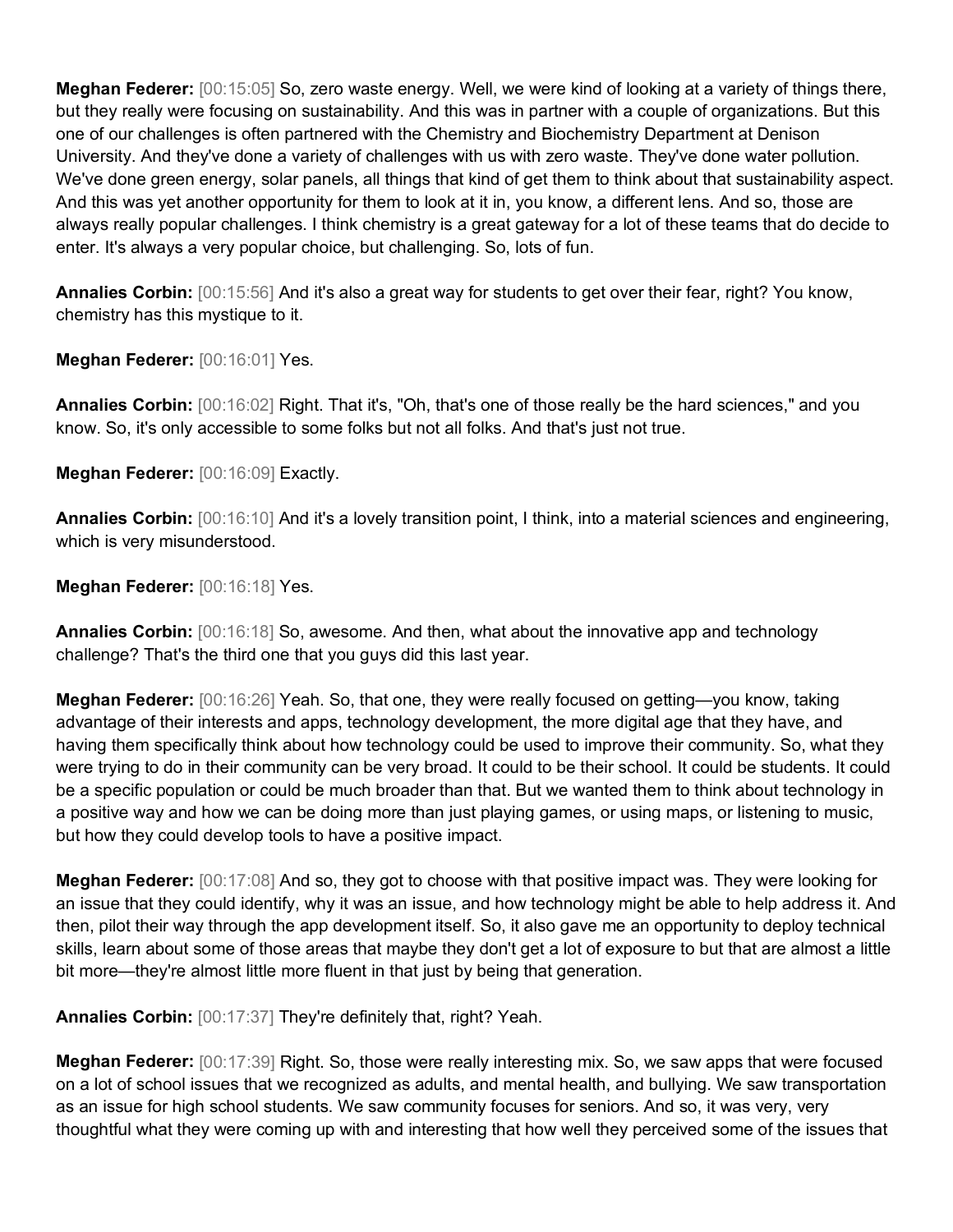are present in their community and how they thought the students and youth could help address those. So, very powerful.

**Annalies Corbin:** [00:18:11] Yeah. That's absolutely a fabulous thing to say, yeah. I'm very excited to see the next one. So, yeah. I'm going to arrive that day. So, talk to us a little bit about the context. So, how do you have it structured? So, walk folks through the, sort of, process of the forming of the teams and the actual work tied to the challenge itself.

**Meghan Federer:** [00:18:33] So, essentially, for us, it's a year-long process in which we spend quite a few months working with our community partners to develop and design challenges that are open ended but that have enough structural information to get them going. We make sure that any materials that are required for a challenge are provided for teams, including if they need more, or more, or more that they never have to pay for materials required for a challenge. So, we want to, as much as we can, reduce barriers to access.

**Meghan Federer:** [00:19:04] We also have hosted multiple opportunities for the teams to engage with the partners that have developed the challenges. So, we host a kickoff event for STEMfest, but we can connect them to the companies for Q&As, we can help them reach out to other organizations, and just be that like anchor for providing those supports. Once the information is available, we push it out to schools, PAST participants, community partners, and just make it generally known that if anybody wants to come to kick-off or if anybody wants to sign up, here's how you can do it. They form teams. Most of them are formed and are registered through schools, but some of them are through other means. We just do require that there is an adult that is kind of the mentor for the program. We don't want them to coach, we don't want them to be involved in the challenge, but we want them to be there in case there are questions about connecting to a resource. And as well as that gives all organizations involved a contact point-

## **Annalies Corbin:** [00:20:01] Right, right.

**Meghan Federer:** [00:20:02] ... for the teams. And so, we get teams of middle school to high school students. Anybody from 6th to 12th grade can sign up to form a team, and they get to work for about three to four months, depending on when they sign up, and, you know, they get to decide when they work. Some of our teams I know do their work after school as kind of a part of a STEM club. Some of them do it in some of their STEM courses and middle school, for example, or in an off period. And so, there's a lot of flexibility to that. There are no requirements for the number of hours that you must commit to it.

**Meghan Federer:** [00:20:41] We do often ask them to present on their iterative process. So, they have to be able to talk about multiple designs, the failures, and things that they did to make changes to lead to what their final product was. So, it isn't really something you can do in a week. And so, we usually see the teams are signing up in November and December to lead up to the event that doesn't take place until the end of February.

**Annalies Corbin:** [00:21:03] Right.

**Meghan Federer:** [00:21:03] So, it's a long-term commitment. And then, on the day of STEMfest, what they do is they bring all their fabulous work, and they showcase it. And so, we get a full day of middle schoolers, which is a very busy day, and a full day for high schoolers all on the same weekend. And we also bring in all of our community partners for those two days. They get to see presentations. They get to provide feedback and really just engage in the celebration of the process throughout the entire weekend. So, it's really exciting to see that it's energy like you wouldn't believe for an academic presentation.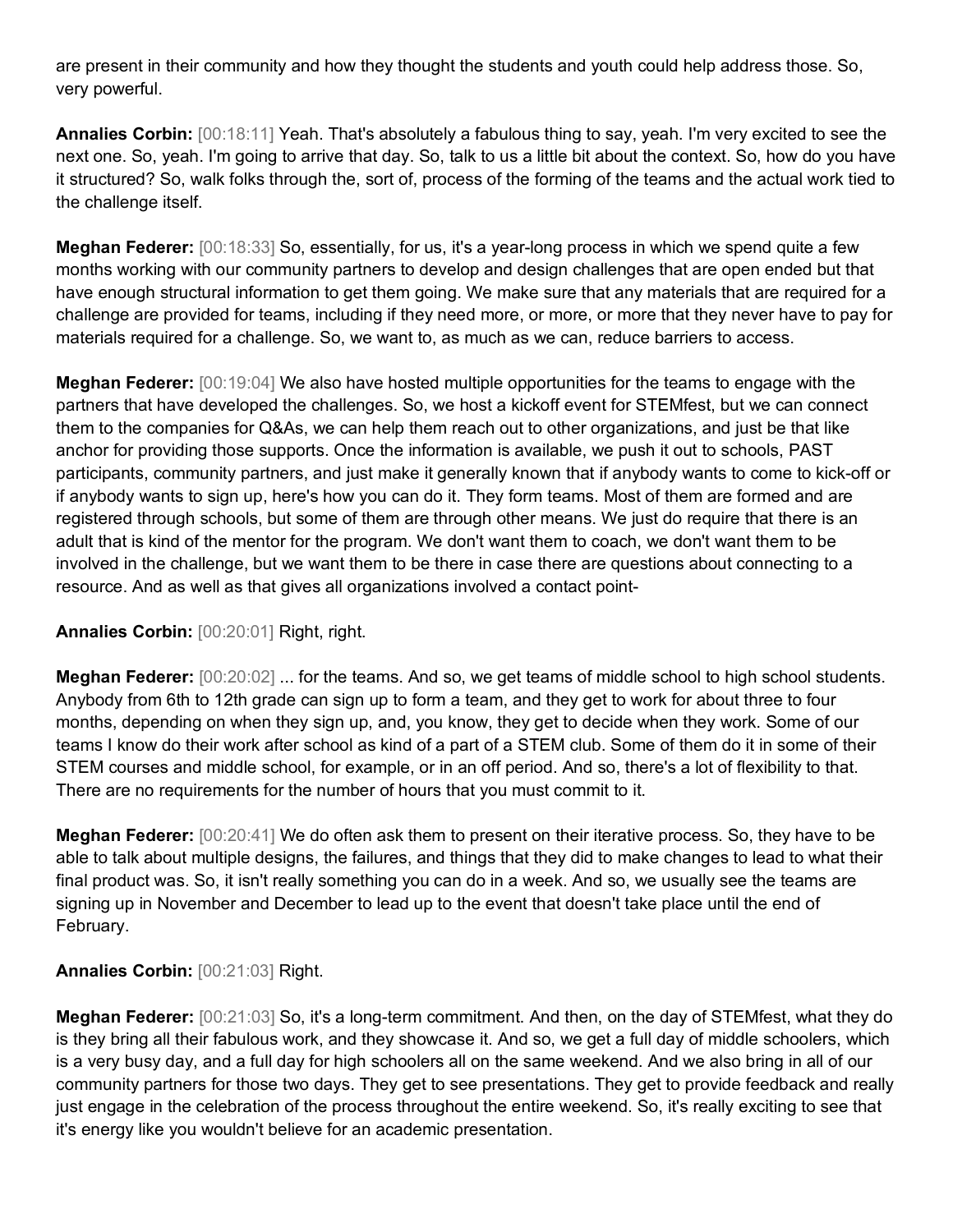**Annalies Corbin:** [00:21:37] Yeah, no. And it's a lot of fun. So, design challenges, generally, are so crazy engaging.

**Meghan Federer:** [00:21:45] Yeah.

**Annalies Corbin:** [00:21:45] And of course, you know, the kids love it because they get to shine in that moment.

**Meghan Federer:** [00:21:50] Yeah.

**Annalies Corbin:** [00:21:52] So, when you think about crafting, right? And so, in particular, crafting around the facilitating. Let's talk a little bit about the adult side of all this. We know what the kids are getting out of it. Lots of fun and opportunities. So, for the adults who want to engage in this, either as teachers in schools or adults, mentors, and facilitators, that it can be a heavy lift. And so, what's the support look like for those folks? Because we get asked that question all the time. Where do I find X, or what is the resource, or how do I know what to do? I mean, mentoring is one of those things that we know that kids benefit from tremendously. And it needs to come from a variety of of adults, sort of, engaging in that process. Sometimes, it's really, really tough to figure out what does it mean to mentor-

**Meghan Federer:** [00:22:47] Exactly.

**Annalies Corbin:** [00:22:47] ... versus what does it mean to do for, right? So, how do you help those folks understand really where that space is?

**Meghan Federer:** [00:22:55] So, we're really fortunate to have solid relationships with a lot of our school partners in the region that support teams through STEMfest. And so, they're used to—even if it's not the same teacher, the school itself is used to coming to us for support for STEMfest to be able to make some of those connections, to direct to resources, et cetera. So, we try to do a lot of the lifting for the adults because we know that we want them to be able to be the positive person in the background for their team, but we don't want them to be on the team. And so-

**Annalies Corbin:** [00:23:27] It's a great way to put it, by the way.

**Meghan Federer:** [00:23:30] Yes.

**Annalies Corbin:** [00:23:30] Yeah, yeah.

**Meghan Federer:** [00:23:30] We want them to be their cheerleader, and we want them to be able to connect to them. And in order to do that, part of what we do when we provide kind of the resource packet for the challenge, we put in a quite a bit of background information, connection to resources, et cetera as long—as well as to the contact to the challenge provider, because that way, they can reach out directly or through us when there are questions.

**Meghan Federer:** [00:23:52] Now, what I have learned over the years is that most of the adults that are doing it are still having the youth draft the questions, and send of the questions, do the call, or do the email. But it is—there are still some logistics and organizations about making sure that the team is actually working and moving forward. But we put it on the team, and we make sure that the adults know as well that it's not necessarily even about them getting to STEMfest with a product. It's about getting to STEMfest with the process.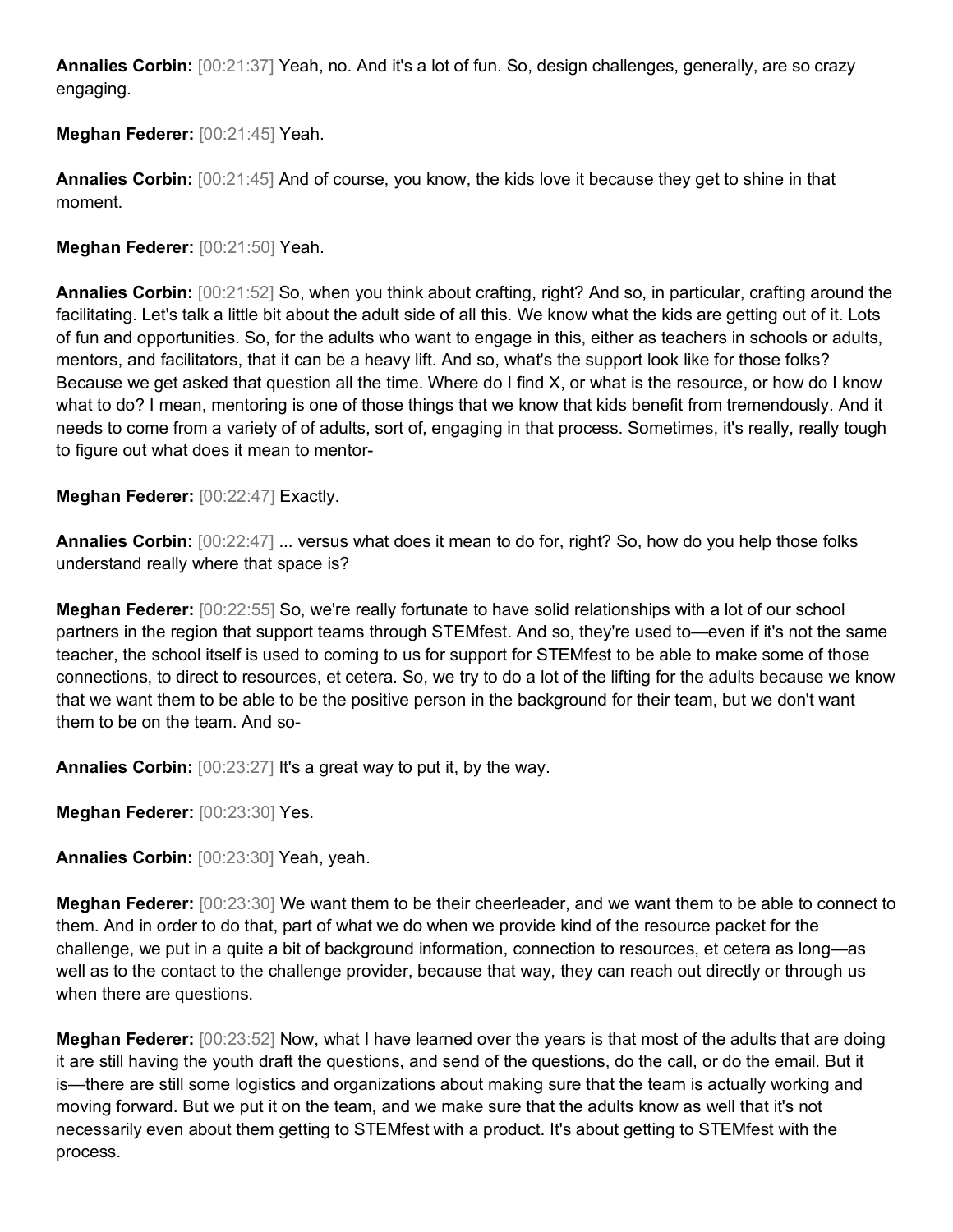**Annalies Corbin:** [00:24:20] Right, right.

**Meghan Federer:** [00:24:21] And so, even—we encourage teams even that didn't complete the challenge to still come and showcase the work that they did accomplish, the challenges that they ran into, and how they faced those. And sometimes, those can be really powerful presentations because they raise a lot of issues that we see were common across teams, and they get kind of reaffirmed by that, that they're not the only ones that ran into those issues, or they discovered something completely new when they were doing that.

**Meghan Federer:** [00:24:53] And the fact that they were able to persist in the face of their challenges is a characteristic that we really like to highlight as well, and congratulate them on, and just acknowledge the work that they did. And that leads into one of the only things that we do, to recognize individuals at STEMfest is there's one individual award that's a nomination basis from the adults that are involved, and they can nominate individual on a team for being a persistent scientist. And we acknowledge one middle schooler and one high schooler a year for that. And it's a pretty—for us, pretty important recognition of the work that they put into, you know, their team, their solutions, the process overall.

**Annalies Corbin:** [00:25:36] Yeah, no. And that's a wonderful opportunity for a kid to feel like they made a commitment that mattered. Right, yeah. And oftentimes, that's—it's easy to get overlooked, especially in the crazy that is either middle school or high school, right? It's tough being a kid with no spaces, right?

**Meghan Federer:** [00:25:54] Yeah, yes.

**Annalies Corbin:** [00:25:55] You got a lot going on as a kid in those spaces. So, I want to talk a little bit about the industry side of that.

## **Meghan Federer:** [00:26:01] Yes.

**Annalies Corbin:** [00:26:01] Right? Because the reality is that most communities have amazing industry partners who often don't know how to interact in the sort of education space. And I use that term pretty generically, whether it's formal or informal. Like The Works, they're formal inside the schools. The reality is most communities, industry partners would love to do something more meaningful rather than just donating time, or just coming on career day, or just offering shadowing, but they don't know what that might be.

**Annalies Corbin:** [00:26:34] And quite frankly, for the most part, schools and industry community partners are not very good at helping each other understand their own limitations or lack of. "I don't know what to do," right, I hear that all the time for schools. "Well, you know, we reach out to the industry partners, and nobody gets back to us". That's because you're not asking them very good questions. So, the industry partners say, well, you know, all the school wants is to help us, you know, fund uniforms for their band booster drive. Well, that's because, you know, you're not telling them that you would rather do something else instead, right? So, it's a funny dance that happens in every community. And so, as a, informal within the community and having that role, you have a unique perspective on these conversations, because I suspect you find yourself in the middle of them frequently.

## **Meghan Federer:** [00:27:21] I do.

**Annalies Corbin:** [00:27:22] So, talk to us a little bit about, you know, that sort of public/private partnership 101 via Meghan Federer.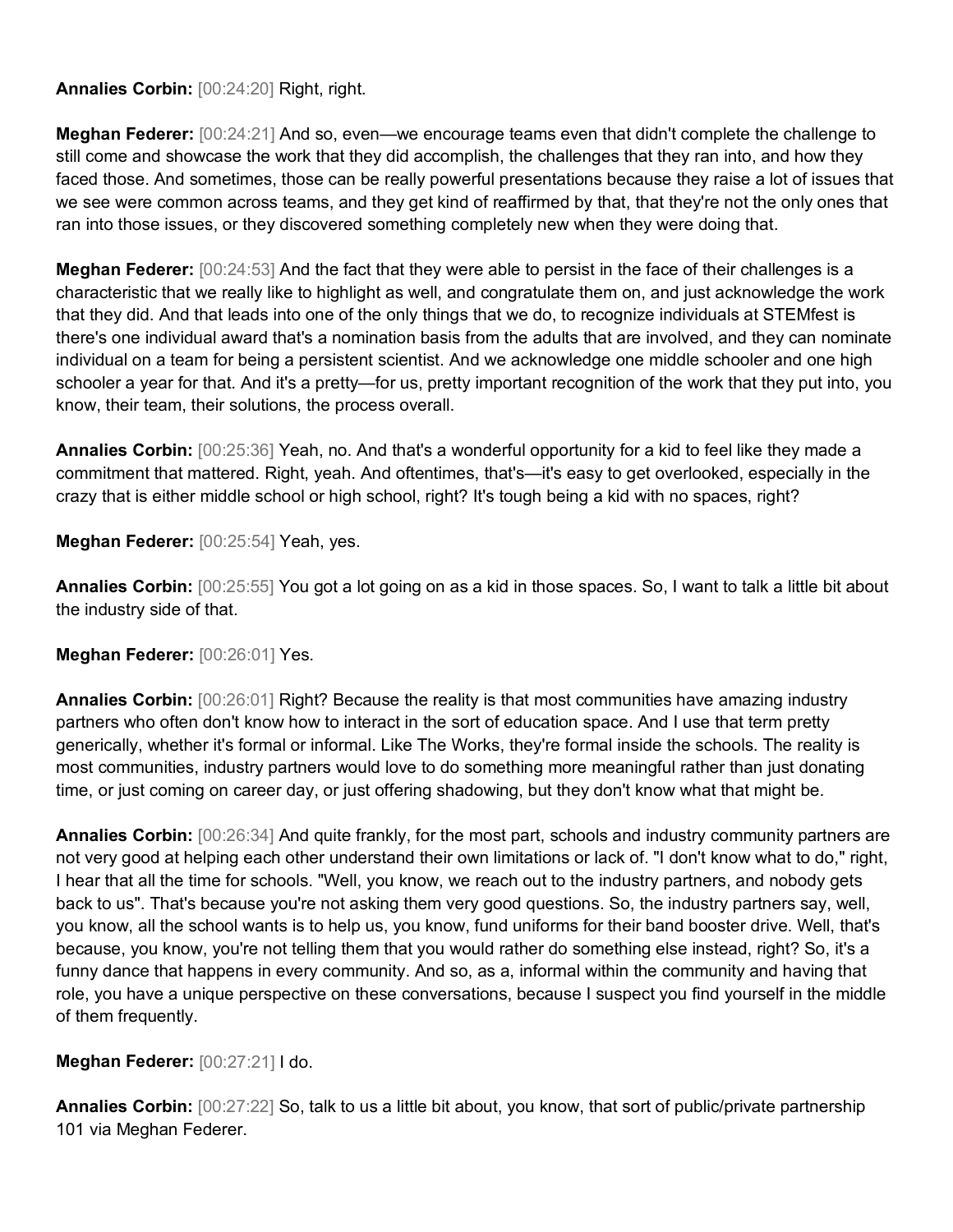**Meghan Federer:** [00:27:30] You've said it all, right? So, we are intentionally placed as a conduit between education and industry. And we were founded to be that conduit. So, we've been there from day one. And now, 23 years later, we successfully really established ourselves as a partner for both sides of the community. So, we're an education partner, but we're also an industry partner. And what's really important to me is, like you said, making both sides of that conversation really clear. So, the industries really understand what supports educators need, and the educators really understand how to engage an interest and excite industries in doing those types of collaborations. And so, that's a lot of the work we do, but we also intentionally just serve as a connector when somebody asks us for information, or a question, or do we know anybody that does X?

#### **Annalies Corbin:** [00:28:26] Right.

**Meghan Federer:** [00:28:27] We try to make sure that we can foster that conversation and be a part of it because it is so important to have a strong community to do that supports. And STEMfest is one of the ways that we do it because those are avenues for educators and industry professionals to have a conversation, and to intersect, and to really see the result of what happens when they do. And that's powerful. The fact that they can see, for industry, see the return on their investment-

#### **Annalies Corbin:** [00:28:53] Right, right.

**Meghan Federer:** [00:28:53] ... and educators can see how valuable it is to have that input, and that can be very powerful to see, which is one of the reasons why we make sure we have everybody in the house to engage with the students, and why we also showcase other organizations during STEMfest, not just those that we're participating in a challenge, but we intentionally invite all of our community partners, and businesses, and industries to come and share the STEM that they do. And they get real hands on with everybody that comes in the museum. So, we have industry booths essentially all day every day during STEMfest.

**Meghan Federer:** [00:29:27] And those types of discussion points, I think, are what really start fostering that type of cross-sector collaboration much broader in the community. And without opportunities for them to come together and have an impact, I think it's a lot harder. And so, it's rough to start that conversation in a community where it's brand new and where nobody has done it before, but you have to start somewhere. And by getting them to come together, I think that is where you see real progress happen.

**Meghan Federer:** [00:29:59] And STEMfest is only one of the other points that we do across the year, but it's a big one, and it's one that directly involves the student voice as well, which is another area that is so often left out of these conversations. We talk about industries and educators wanting to come together and have an impact, but we don't think about how the students are engaged in that, or what their voice is, or similarly for us as a nonprofit and as a museum in informal learning, the other side of that is thinking about the families that are engaged, you know, and thinking about their voices that are also present, and not just the partner voices. So, there's a lot of discussion to be had at the table, right? A lot of different partners at play, not just our business and education partners.

**Annalies Corbin:** [00:30:41] Which is one of the reasons why we spend a lot of time on this program talking with folks in the informal space is because there's so much valuable learning and experience that comes from our informal folks because they do cross so many different paths.

**Meghan Federer:** [00:30:57] Yeah.

**Annalies Corbin:** [00:30:57] Right? And, you know, to your point, you know, the family piece that's not showing up at a school because there's a problem or just to celebrate something but that, you know, the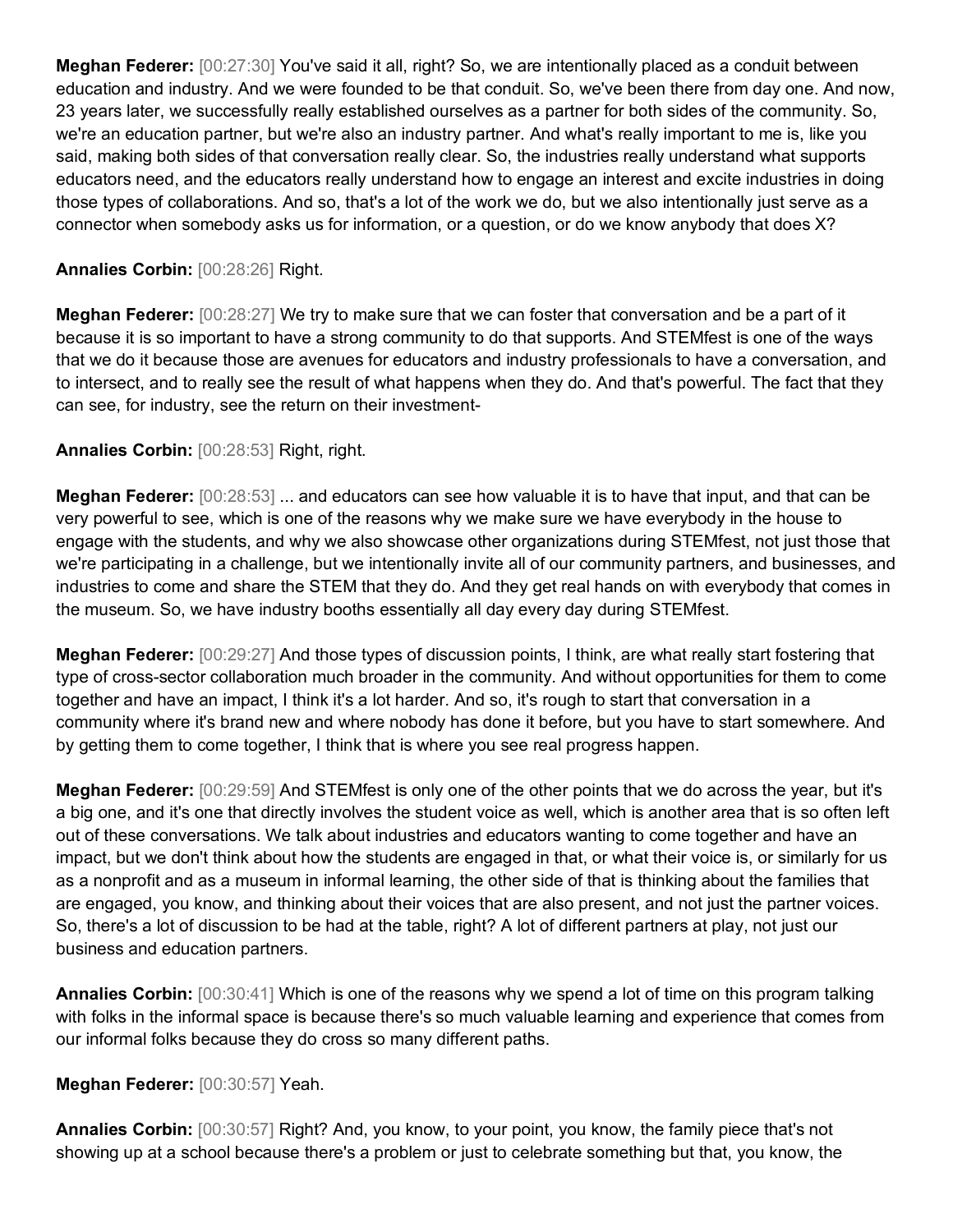families are actually actively engaged in the opportunity to learn something. It's a different way to interact with those folks. And often, our informal is, quite frankly, are much, much better at that. And they have an awful lot to share with our formals in that space.

**Annalies Corbin:** [00:31:24] So, I want to spend a little bit of time talking about sort of the industry conversation. So, let's come full circle. And so, let's look at 2021, right? So, knowing you as I do, you're already thinking about what the following you're going to look like. And so, as you sit down with the industry partners and start to have the conversation around what might it look like for you to be specifically involved or help us come up with what the next challenge is, what does that look like? Because I want to get into a little bit of the nuts and bolts of the process that you specifically use at The Works with your local industry partners to help them craft the challenge.

**Meghan Federer:** [00:32:08] Yeah. One of the things that we do as we are looking ahead is is partnering with our area businesses, but also our area kind of—I would not call economic development, to even be thinking about what are these new areas that we should be exposing youth to, what are the organizations or businesses in those areas, and how can we engage them to support their communities? So, there could be growing sectors. So, we have manufacturing. And advanced manufacturing in Licking County is a huge component. And I would say of a majority of the students that participate are Licking County, but it's not restricted to Licking County, but most of our industries happen to fall within that. So, we have manufacturing, but we also have health care as a big area. We have computer and technology, and platforms that comes, essentially, with new organizations coming in and starting up footprints in Licking County.

**Meghan Federer:** [00:32:58] And so, what we're looking at is, where should we go next? And a lot of them, also, are reaching out because we have those strong community partnerships. So, how can we get involved? And so, this is one of the ways that we, you know, have a discussion of how they could get involved. Oftentimes, it'll be, we'll invite organizations to be part of our room support, our judging panels, and our interaction with the kids before we talk to them about challenges because we want them to see what it is and be excited by it.

**Annalies Corbin:** [00:33:29] And not be afraid of it.

**Meghan Federer:** [00:33:30] Exactly. Because-

**Annalies Corbin:** [00:33:31] Yeah.

**Meghan Federer:** [00:33:31] ... like, I'm going to tell you, we're going to do a yearlong design challenge process, and we're going to need-

**Annalies Corbin:** [00:33:34] You're going to like-

**Meghan Federer:** [00:33:35] ... of your time.

**Annalies Corbin:** [00:33:36] No way.

**Meghan Federer:** [00:33:36] Yes, exactly. But in reality, it's a lot more on us than it is on anybody else. We make it—we try to make the process as seamless and simple. And one of the ways that we do that is by having a little bit of a scaffolding available for creating the challenges. And we're really just curious, "Hey, what do you do that you think is so cool?".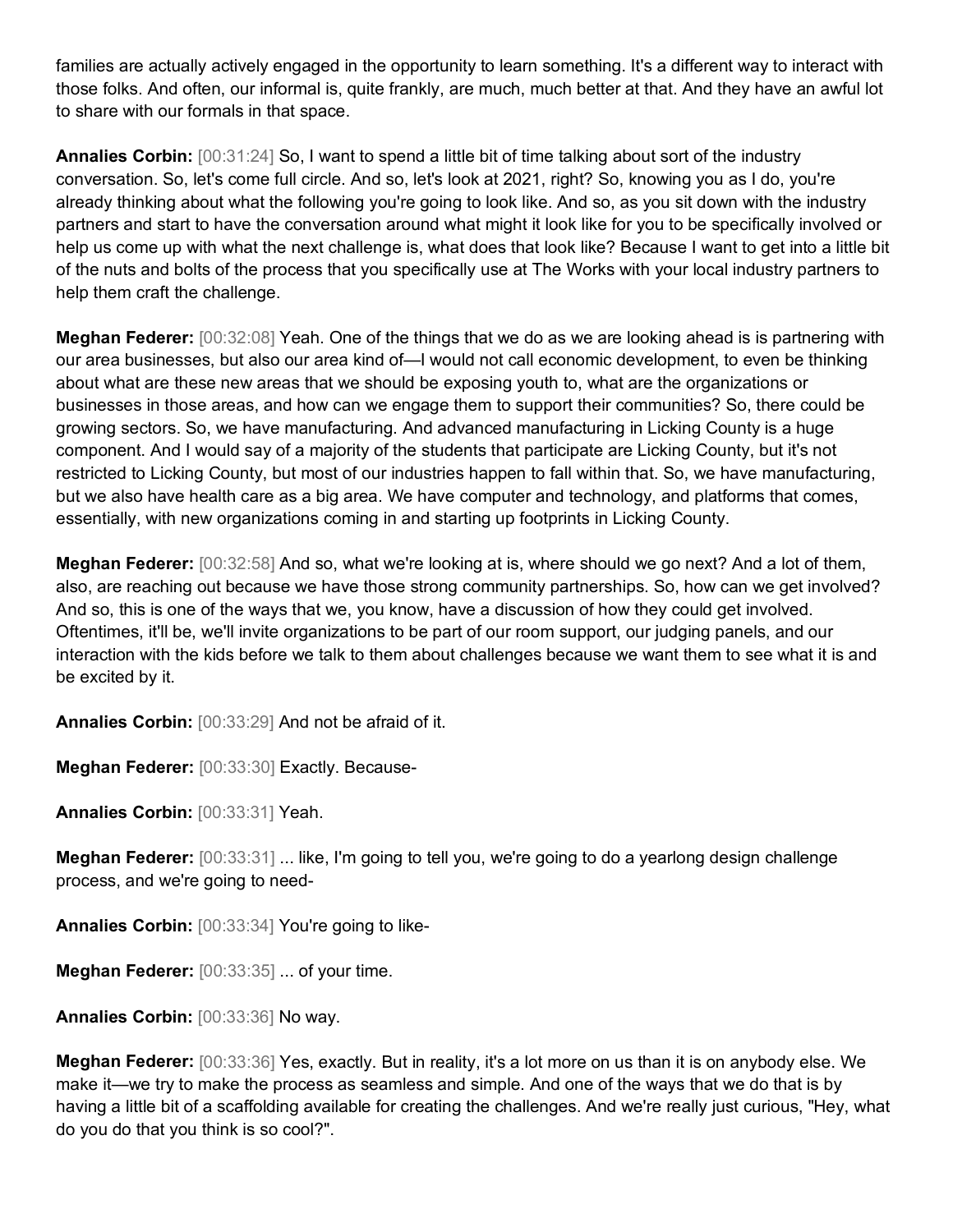#### **Annalies Corbin:** [00:33:55] Yeah.

**Meghan Federer:** [00:33:56] Okay, that. And then, provide for them some connections about how that relates to content that kids are learning, and how we could build on that to create a challenge. And sometimes, it's been something that is a process that they do on a daily basis, that just it's something that they have to figure out every day. Sometimes, it's a unique thing that once they solved an issue, they're able to iteratively use that process. And it really is industry-specific. It is organizationally-specific. But when you hit on an idea that works, I think everybody recognizes that.

**Annalies Corbin:** [00:34:31] Oh, yeah, yeah, yeah. And everybody has a great time, and they're willing to engage with you over and over again. And then, the other thing that I love about this is that it translates directly back into other initiatives that are happening in your community. So, certainly, within Ohio, but lots of other states within the US and other parts around the world as well are spending a tremendous amount of time thinking about and applying STEM and STEAM education. I don't want to get into the whole debate about the acronyms.

# **Meghan Federer:** [00:35:00] Right.

**Annalies Corbin:** [00:35:01] I like design thinking. It's neither here nor there. But the point being that we are making a global effort to say we need more folks who are comfortable living in that space, whether they choose or ultimately land to work there or not. And as communities on an individual level start to wrestle with, how can we best facilitate our students moving into the wide array of opportunities that are, ultimately, going to be available to them through our industry partners and our career opportunities? It gets hard. K-12 move slow often, not always, but often, right? And so, these experiences like STEMfest and the other community conversations that The Works is facilitating help the schools within your region craft opportunities, pathways, plans, and strategic thinking for those next career opportunities for their students. Yes?

**Meghan Federer:** [00:36:03] Yes. And I think that's what engages all of our partners so much in this, is that they see that pathway, right? They see a pathway of supporting youth in the community and how that can have a trickle-down effect in the community that we start exposing them to more and more options, to more pathways within their education and careers, and how that really leads right back to them.

**Annalies Corbin:** [00:36:30] It does.

**Meghan Federer:** [00:36:30] And they are looking at STEMfest, as oddly as it sounds, as kind of a workforce investment. And they are so excited to support opportunities like that that really align with what they need and their interests, not just through The Works, but through other partnerships as well. And that's, I think, something that is so critical for the stability and growth of any community and for the businesses that are present there.

**Annalies Corbin:** [00:36:56] It is. At the end of the day, it's economic development, right? It's workforce development. It's economic development. It's the life and livelihood of our communities and its long-term sustainability. Especially in rural areas, we definitely see that. So, I think it's pretty exciting. And it lends itself to the conversation around, what the heck are we preparing students for anyway, which is a conversation I have a lot because I keep looking, you know, for—you know, there is no magic bullet, so to speak, on this one, but it's a conversation that we need to always have at the very forefront of thinking about any type of educational initiatives, I would argue. You know, I think that sometimes we do, in fact, lose sight of that. So, I love the programs that are happening at The Works because of the role you're taking in the community. Front and center, I love that.